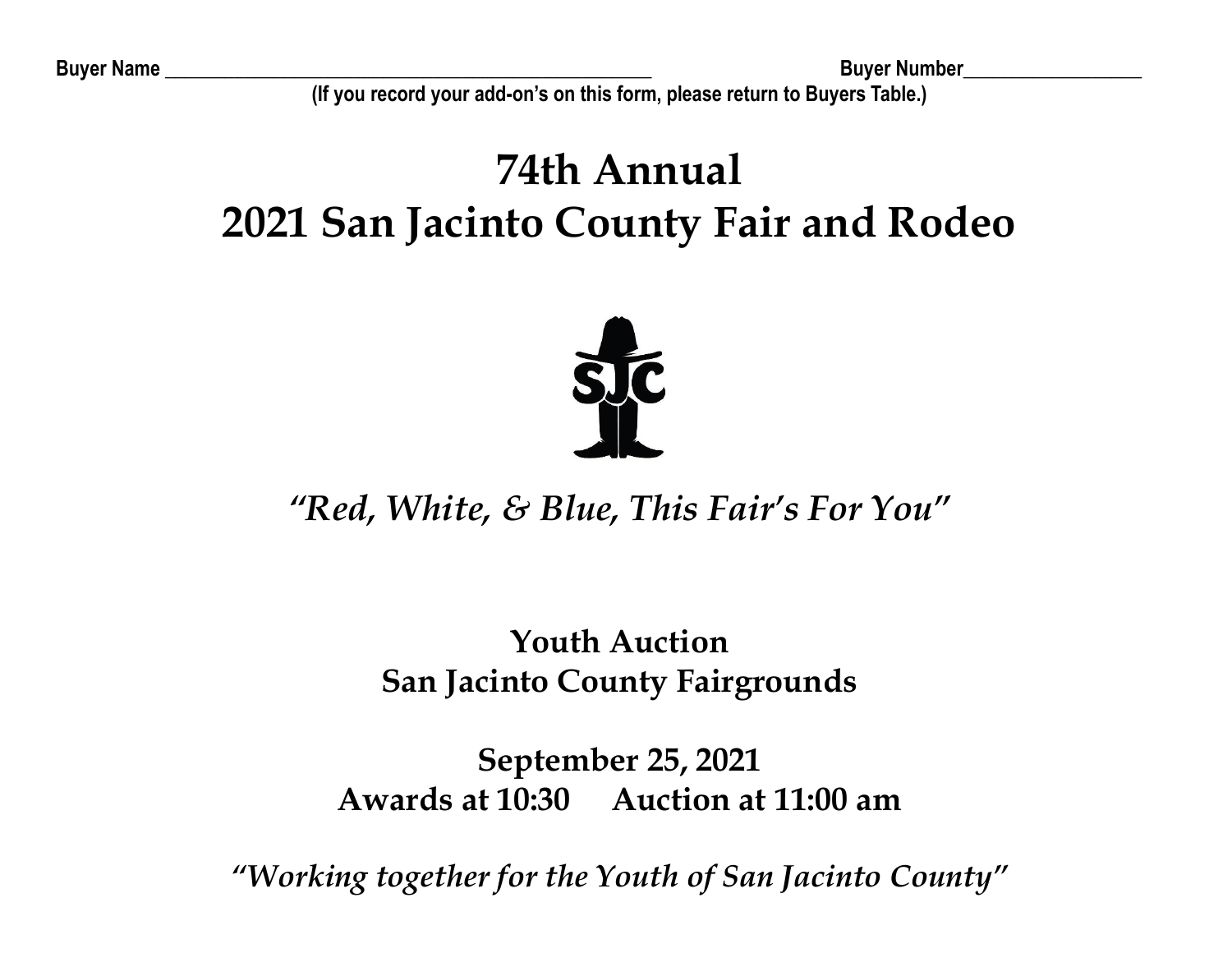## **Things of Importance**

**REGISTRATION:** Buyers, Add-On's, and Buy-Back purchasers must register for a buyer number.

- **ADD-ON's:** You may record add-ons to this sales sheet (if adding on to many exhibitors) or use an add-on sheet (if adding on to only a few exhibitors) located on the sales table. (Any questions, ask a sales volunteer at the sales table.)
- **PHOTOS:** Buyer and exhibitor photos are taken immediately after sale of the lot. The Fair Association will mail photo to buyers with thank you notes from the exhibitors.
- **PAYMENT:** Payment for purchases is appreciated the day of sale. If you choose to mail payments, please make payment by October 15. Checks CANNOT be mailed to exhibitors until accounts have been settled. Make checks payable to **SJC Fair Association.**

Mail to: **San Jacinto County Fair Association Questions- Please call 936-628-6280 Ernest Bailes, Youth Auction Chairman 1020 Bailes Dairy Road Shepherd, TX 77371**

**DESTINATION OF ANIMALS:** Please advise the volunteers at the photography area the destination of your purchase. Rabbits & Chickens will sell as pen of 3. **Exhibitors are responsible for processing and delivering rabbits/chickens per buyer instructions.**

#### **Option 1: DONATE to SJC Fair Association Scholarship Fund:**

Respectfully, we **ENCOURAGE** buyers to donate their unwanted purchases to the scholarship fund. Steers, heifers, and pigs donated to the scholarship fund will be auctioned at the end of the sale. Sheep, goats, chickens, and rabbits will be sold at a set buy-back price. 100% of funds go to SJC Fair Scholarships.

| Prices for Scholarship Auction and Buy Back Pricing for Animals Donated to the Scholarship Fund |                                                                                              |                         |
|-------------------------------------------------------------------------------------------------|----------------------------------------------------------------------------------------------|-------------------------|
| ** Floor prices of species auctioned<br>immediately following youth auction:                    | ** Set buy back prices for animals that<br>will not be auctioned but offered at a set price: |                         |
| <b>Steers: \$1.10 lb</b>                                                                        | Sheep: \$175 per head                                                                        | Chickens: \$30/pen of 3 |
| Heifers: \$800 hd                                                                               | Goats: \$1.75 per pound                                                                      | Rabbits: \$30/pen of 3  |
| \$.45 lb<br>Pigs:                                                                               |                                                                                              |                         |

**Option 2: SEND TO THE PROCESSOR:** Exhibitors are responsible for loading animal out morning after sale (8-10am). Buyers are responsible for contacting Locker Plant with further instructions.

Fleming's Processing: Bradley Fleming, Point Blank 936-718-9079

**Jackson's Custom Slaughter:** Terry Jackson, Highlands 281-426-3815

- **Option 3: EXHIBITOR DELIVER:** Per Buyers Instructions. Exhibitor take animal home, **feed 2 weeks,** deliver per buyer instructions.
- **Option 4: BUYER PICKUP:** Buyer, or person of buyer's choosing, will pick up animal.
- **EDUCATIONAL BARN EXHIBITS:** Presented to the buyer at the time of purchase.

**OTHER QUESTIONS?** Don't hesitate to ask a Fair Board Director or Volunteer, we will be glad to help any way we can.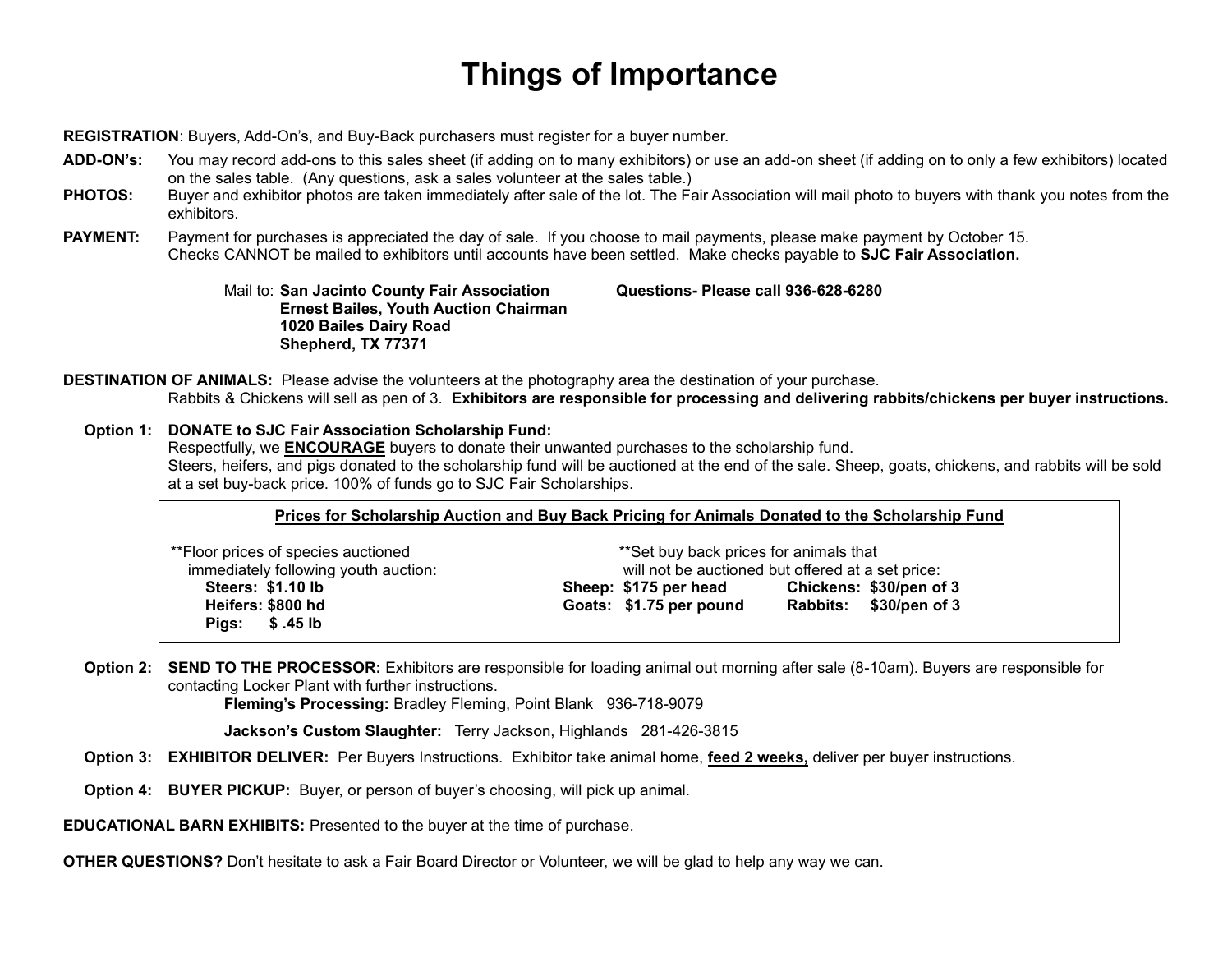| <b>Sale</b><br><b>Order</b> | <b>Show</b><br>Weight<br>(DOB) | <b>Tag</b>     | <b>Division</b> | <b>Exhibitor Name</b> | <b>Club</b>            | <b>Buyer/Buyers</b>                | <b>Sale</b><br><b>Amount</b> | <b>Add-Ons</b> |
|-----------------------------|--------------------------------|----------------|-----------------|-----------------------|------------------------|------------------------------------|------------------------------|----------------|
| <b>2021 Grand Champions</b> |                                |                |                 |                       |                        |                                    |                              |                |
| $\mathbf{1}$                | 1240                           | 127            | Steer           | <b>Kutter Currie</b>  | Coldspring 4-H         |                                    |                              |                |
| $\overline{2}$              | 6/15/2020                      | 141            | <b>Heifer</b>   | Logan Edwards         | <b>Coldspring FFA</b>  |                                    |                              |                |
| 3                           | 272                            | $\overline{7}$ | Swine/Jr.       | <b>Adalyn Hughes</b>  | Shepherd 4-H           |                                    |                              |                |
|                             | No Sale                        |                | Swine/Sr.       | <b>Karter Hughes</b>  | Shepherd 4-H           | Exhibitor is selling Steer # 52    |                              |                |
| 4                           | 135                            | 179            | Lamb/Jr.        | <b>Kimber Calhoun</b> | Shepherd 4-H           |                                    |                              |                |
| 5                           | 115                            | 166            | Lamb/Sr.        | Jeremy Cutaia         | Shepherd 4-H           |                                    |                              |                |
| 6                           | 77                             | 38             | Goat/Jr.        | <b>Colt Coogler</b>   | Shepherd 4-H           |                                    |                              |                |
| $\overline{7}$              | 105                            | 111            | Goat/Sr.        | Levi Herrod           | Shepherd 4-H           |                                    |                              |                |
| 8                           |                                |                | <b>Chickens</b> | <b>David Somers</b>   | Shepherd FFA           |                                    |                              |                |
| 9                           |                                |                | <b>Rabbits</b>  | <b>Kensley Nye</b>    | Coldspring 4-H         |                                    |                              |                |
|                             |                                |                |                 |                       | 2021 Reserve Champions |                                    |                              |                |
| 10                          | 1195                           | 139            | <b>Steer</b>    | Kaycee Cooper         | Evergreen 4-H          |                                    |                              |                |
|                             | No Sale                        |                | <b>Heifer</b>   | <b>Karter Hughes</b>  | Shepherd 4-H           | Exhibitor is selling Steer Lot# 52 |                              |                |
| 11                          | 280                            | $\mathbf 1$    | Swine/Jr.       | Kimber Calhoun        | Shepherd 4-H           |                                    |                              |                |
| 12                          | 235                            | 52             | Swine/Sr.       | Callie Dean           | Shepherd 4-H           |                                    |                              |                |
|                             | No Sale                        |                | Lamb/Jr.        | Cody (CJ) Calhoun     | Shepherd 4-H           | Exhibitor is selling Swine Lot #54 |                              |                |
| 13                          | 148                            | 170            | Lamb/Sr.        | Jordan Cutaia         | Shepherd FFA           |                                    |                              |                |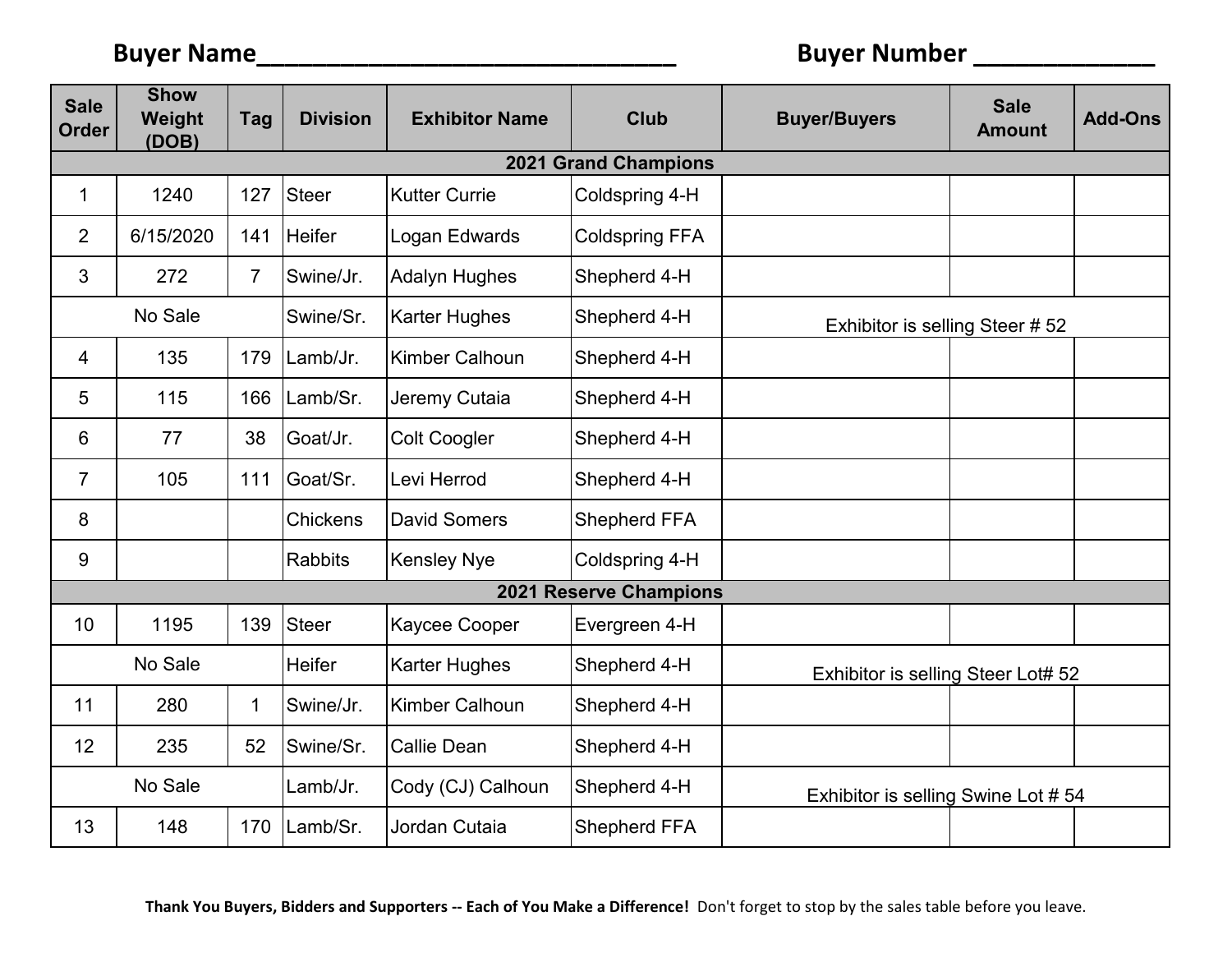| 14                | 100                            | 59                 | Goat/Jr.        | <b>Adalyn Hughes</b>                      | Shepherd 4-H          |  |  |  |
|-------------------|--------------------------------|--------------------|-----------------|-------------------------------------------|-----------------------|--|--|--|
| 15                | 80                             | 234                | Goat/Sr.        | <b>Wyatt Leloux</b>                       | Shepherd 4-H          |  |  |  |
| 16                |                                |                    | <b>Chickens</b> | Zachary Hamilton                          | <b>Coldspring FFA</b> |  |  |  |
| 17                |                                |                    | <b>Rabbits</b>  | Alexander Reed                            | Coldspring 4-H        |  |  |  |
|                   |                                |                    |                 | 2021 Educational Exhibits Grand Champions |                       |  |  |  |
| 18                | "Curious Cows" *Best of Show*  | Fine Arts/Photo -- |                 | <b>Baylee Windt</b>                       | Shepherd FFA          |  |  |  |
| 19                | Floral -- Fresh Arrangement    |                    |                 | Tangela Yates                             | <b>Shepherd FFA</b>   |  |  |  |
| 20                | Handi Craft -- Water & Fire    |                    |                 | Landen Billingsley                        | Shepherd 4-H          |  |  |  |
| 21                | Food -- Pineapple/Coconut Cake |                    |                 | <b>Rigby Bailes</b>                       | Evergreen 4-H         |  |  |  |
| 2020 Premium Sale |                                |                    |                 |                                           |                       |  |  |  |
| 22                | 1440                           | 132                | Steer           | <b>Averey Moss</b>                        | Coldspring 4-H        |  |  |  |
| 23                | 9/12/2020                      | 129                | Heifer          | Heaven Burleson                           | Coldspring 4-H        |  |  |  |
| 24                | 250                            | 11                 | Swine/Jr.       | <b>Gunnar Migl</b>                        | Shepherd 4-H          |  |  |  |
| 25                | 279                            | 36                 | Swine/Sr.       | Hayden Richardson                         | <b>Coldspring FFA</b> |  |  |  |
| 26                | 97                             | 162                | Lamb/Jr.        | <b>Rodney Rhodes</b>                      | Shepherd 4-H          |  |  |  |
| 27                | 145                            | 26                 | Lamb/Sr.        | <b>Mallory Smith</b>                      | Shepherd 4-H          |  |  |  |
| 28                | 89                             | 37                 | Goat/Jr.        | Jaylen Coogler                            | Shepherd 4-H          |  |  |  |
| 29                | 83                             | 29                 | Goat/Sr.        | Landyn Nelson                             | Shepherd 4-H          |  |  |  |
| 30                |                                |                    | <b>Chickens</b> | <b>Kylie Currie</b>                       | <b>Coldspring FFA</b> |  |  |  |
| 31                |                                |                    | <b>Rabbits</b>  | <b>Grace Allen</b>                        | Shepherd 4-H          |  |  |  |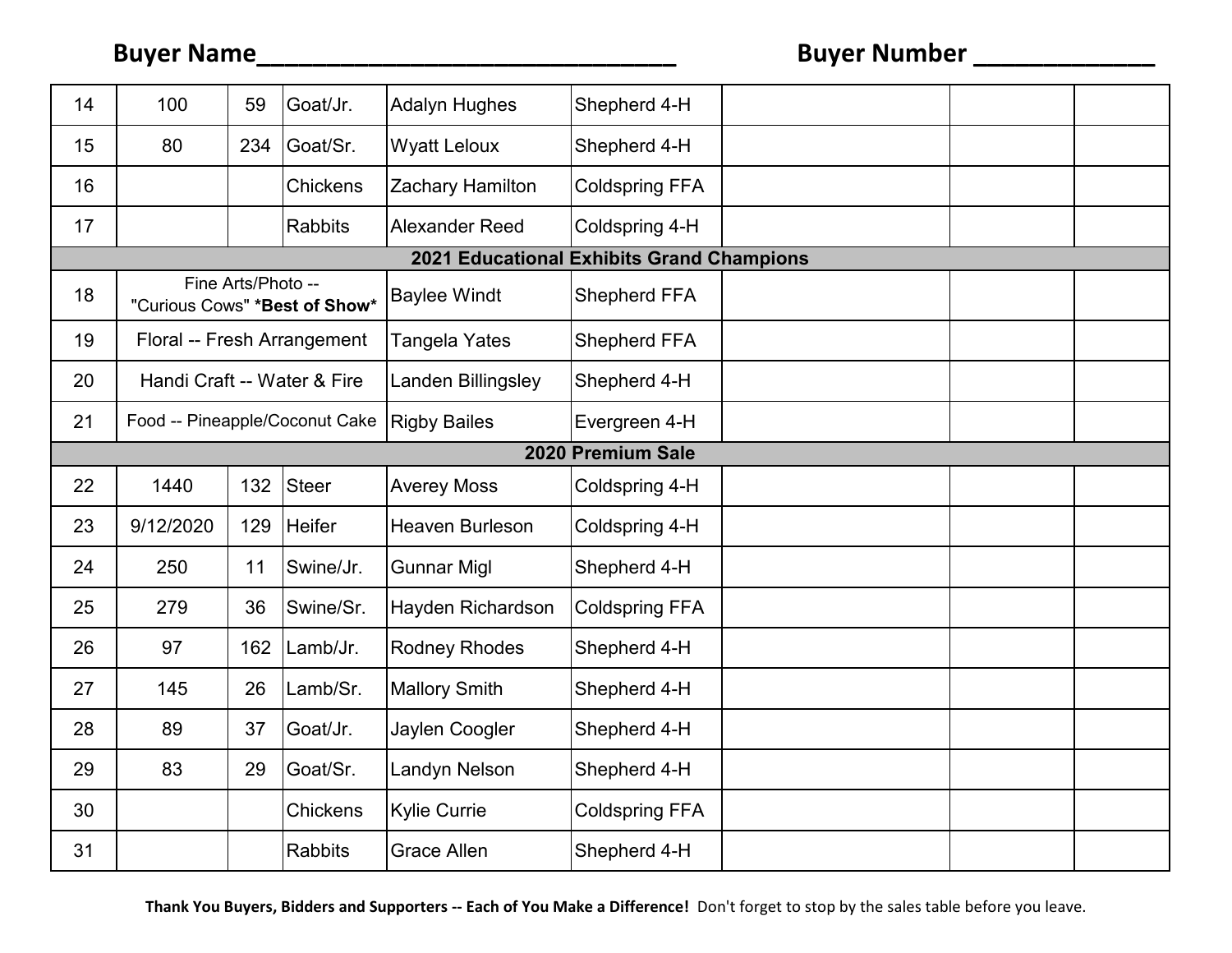| 32 | 1052     | 17  | <b>Steer</b>   | Hunter Goodman            | Shepherd FFA          |  |  |
|----|----------|-----|----------------|---------------------------|-----------------------|--|--|
| 33 | 6/2/2020 | 250 | <b>Heifer</b>  | <b>Summer Owens</b>       | Shepherd 4-H          |  |  |
| 34 | 240      | 259 | Swine/Jr.      | <b>Christine Loll</b>     | Evergreen 4-H         |  |  |
| 35 | 259      | 12  | Swine/Sr.      | David Neal                | Shepherd 4-H          |  |  |
| 36 | 127      | 235 | Lamb/Jr.       | Delaynie Leloux           | Shepherd 4-H          |  |  |
| 37 | 105      | 157 | Lamb/Sr.       | Clara Anderson            | Shepherd 4-H          |  |  |
| 38 | 78       | 62  | Goat/Jr.       | Sawyer Anderson           | Shepherd 4-H          |  |  |
| 39 | 80       | 256 | Goat/Sr.       | <b>Walter Peachee</b>     | <b>Coldspring FFA</b> |  |  |
| 40 |          |     | Chickens       | Elijah Clark              | Shepherd 4-H          |  |  |
| 41 |          |     | <b>Rabbits</b> | Kenzie Roach              | Coldspring 4-H        |  |  |
| 42 | 1315     | 128 | Steer          | <b>Wade Currie</b>        | Coldspring 4-H        |  |  |
| 43 | 5/2/2020 | 249 | Heifer         | Layla Howton              | Shepherd 4-H          |  |  |
| 44 | 270      | 24  | Swine/Jr.      | <b>Maverick Robertson</b> | Coldspring 4-H        |  |  |
| 45 | 220      | 260 | Swine/Sr.      | Cassidy D Loll            | Evergreen 4-H         |  |  |
| 46 | 135      | 160 | Lamb/Jr.       | <b>Fallynn Pursley</b>    | Coldspring 4-H        |  |  |
| 47 | 120      | 178 | Lamb/Sr.       | Yeshua Cruz               | Shepherd 4-H          |  |  |
| 48 | 65       | 110 | Goat/Jr.       | <b>Emarie Herrod</b>      | Shepherd 4-H          |  |  |
| 49 | 70       | 265 | Goat/Sr.       | <b>Leah Phillips</b>      | Shepherd 4-H          |  |  |
| 50 |          |     | Chickens       | <b>Chase Stephens</b>     | <b>Coldspring FFA</b> |  |  |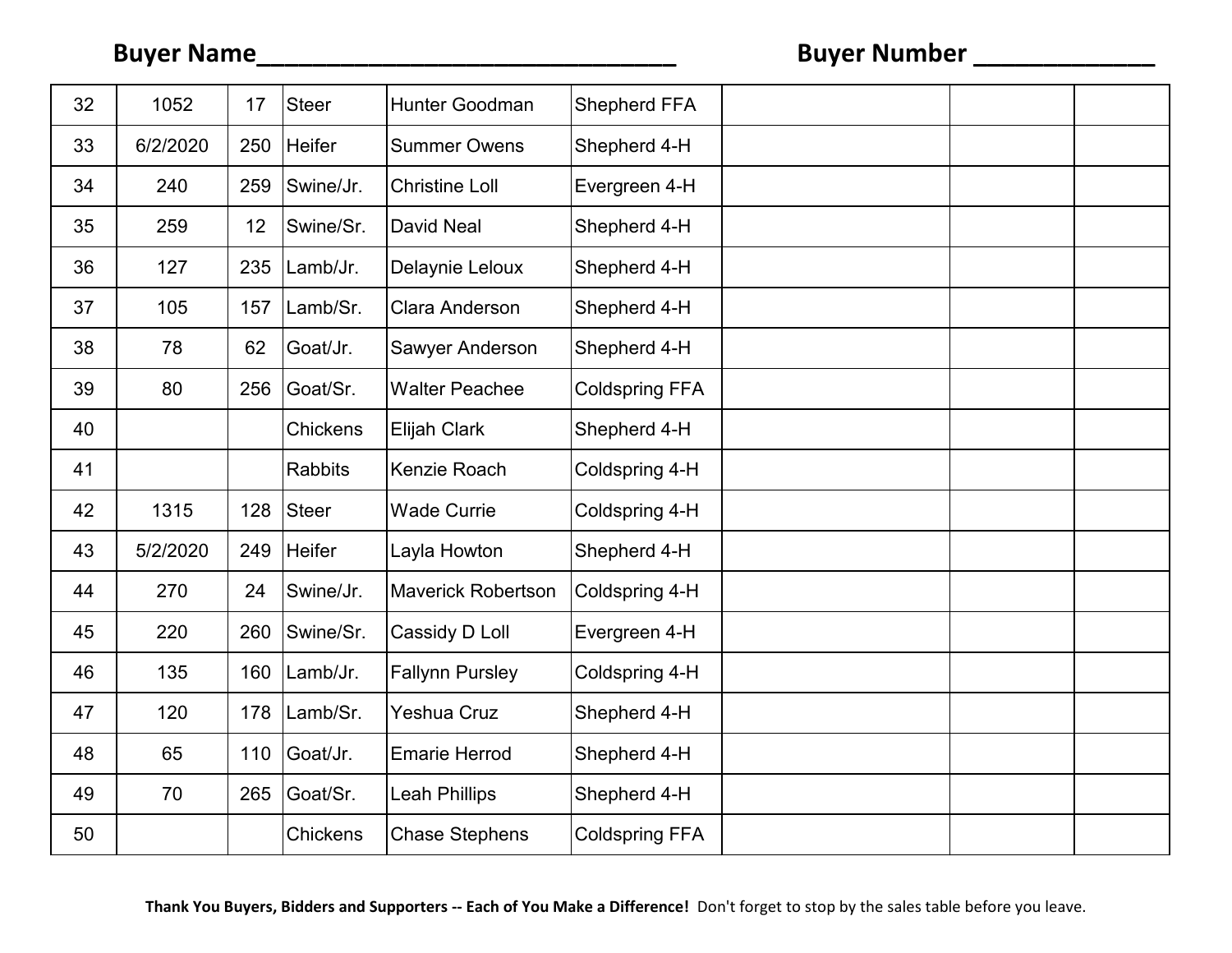| 51 |           |     | <b>Rabbits</b> | <b>Westin Cooper</b>      | Evergreen 4-H         |  |  |
|----|-----------|-----|----------------|---------------------------|-----------------------|--|--|
| 52 | 1115      | 134 | Steer          | <b>Karter Hughes</b>      | Shepherd 4-H          |  |  |
| 53 | 12/1/2019 | 103 | <b>Heifer</b>  | <b>Cyleigh Hues</b>       | Shepherd 4-H          |  |  |
| 54 | 270       | 5   | Swine/Jr.      | Cody (CJ) Calhoun         | Shepherd 4-H          |  |  |
| 55 | 247       | 202 | Swine/Sr.      | Raegen Richards           | Coldspring 4-H        |  |  |
| 56 | 112       | 156 | Lamb/Jr.       | Robert Wesley<br>Anderson | Shepherd 4-H          |  |  |
| 57 | 136       | 152 | Lamb/Sr.       | <b>Baylee Cross</b>       | Shepherd 4-H          |  |  |
| 58 | 77        | 39  | Goat/Jr.       | Paisley Coogler           | Shepherd 4-H          |  |  |
| 59 | 103       | 264 | Goat/Sr.       | Lincoln Payne             | <b>Coldspring FFA</b> |  |  |
| 60 |           |     | Chickens       | <b>Dillon Somers</b>      | Shepherd 4-H          |  |  |
| 61 |           |     | <b>Rabbits</b> | Joy Allen                 | Shepherd 4-H          |  |  |
| 62 | 1270      | 133 | Steer          | <b>Kinsley Rhodes</b>     | Shepherd 4-H          |  |  |
| 63 | 9/10/2020 | 115 | Heifer         | Owen Alaniz               | Shepherd 4-H          |  |  |
| 64 | 228       | 149 | Swine/Jr.      | Ashlynn Looney            | Coldspring 4-H        |  |  |
| 65 | 258       | 3   | Swine/Sr.      | <b>Krysten Neal</b>       | Shepherd 4-H          |  |  |
| 66 | 98        | 151 | Lamb/Jr.       | Haven Barker              | Shepherd 4-H          |  |  |
| 67 | 100       | 171 | Lamb/Sr.       | <b>Wyatt Runyon</b>       | Shepherd 4-H          |  |  |
| 68 | 80        | 28  | Goat/Jr.       | Kantyn Nelson             | Shepherd 4-H          |  |  |
| 69 | 93        | 30  | Goat/Sr.       | <b>Brylynne Samuelson</b> | Shepherd 4-H          |  |  |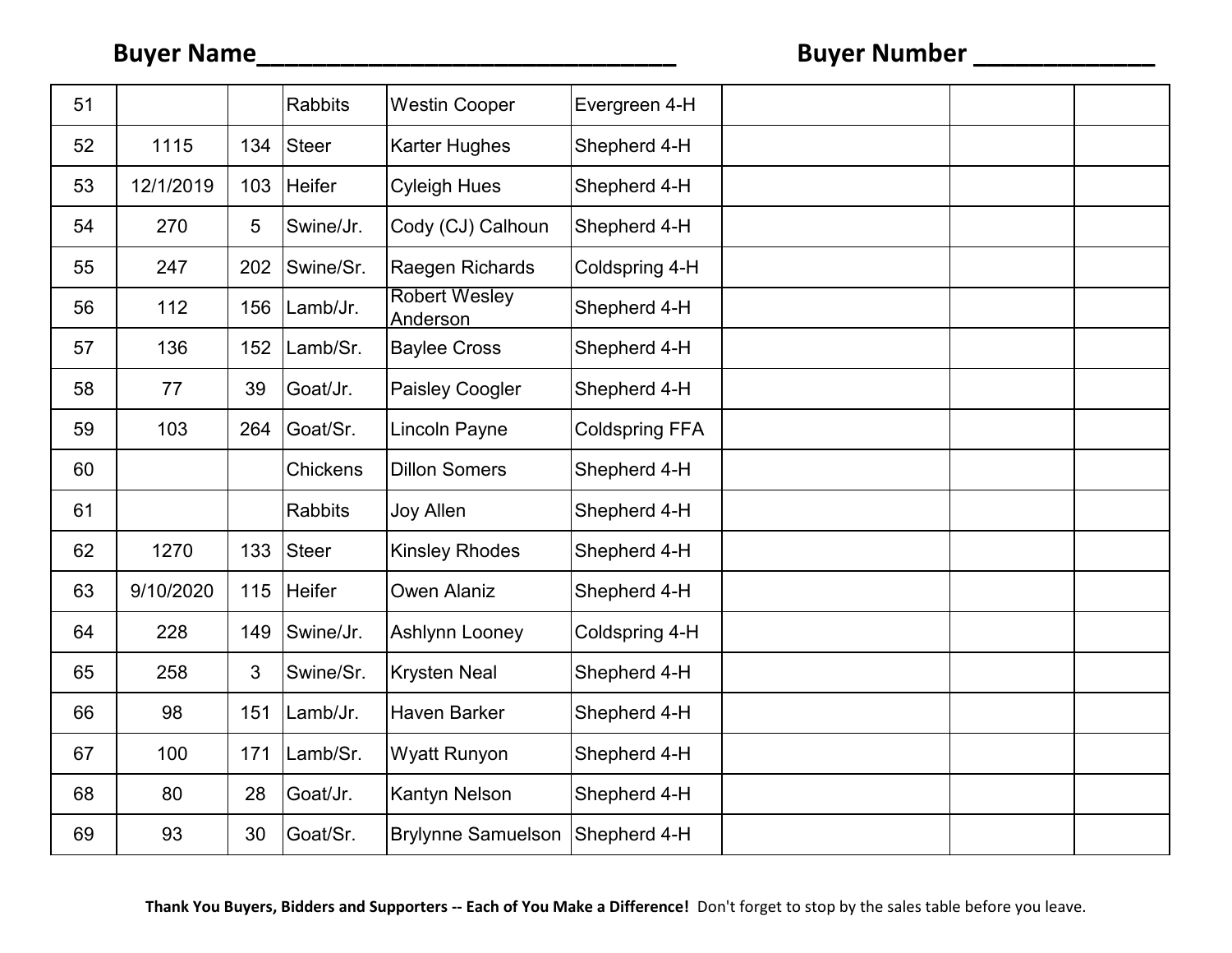| 70 |          |     | Chickens        | Josylin Clark           | Shepherd 4-H          |  |  |
|----|----------|-----|-----------------|-------------------------|-----------------------|--|--|
| 71 |          |     | <b>Rabbits</b>  | Kasin Johnson           | Evergreen 4-H         |  |  |
| 72 | 1310     | 19  | <b>Steer</b>    | <b>Bryson Goodman</b>   | Shepherd FFA          |  |  |
| 73 | 7/1/2020 | 121 | <b>Heifer</b>   | <b>Cinco Bailes</b>     | <b>Coldspring FFA</b> |  |  |
| 74 | 272      | 9   | Swine/Jr.       | <b>Collin Coogler</b>   | Shepherd 4-H          |  |  |
| 75 | 221      | 71  | Swine/Sr.       | <b>Cody Park</b>        | <b>Coldspring FFA</b> |  |  |
| 76 | 115      | 153 | Lamb/Jr.        | <b>Brinlee May</b>      | Shepherd 4-H          |  |  |
| 77 | 111      | 154 | Lamb/Sr.        | Faith May               | Shepherd 4-H          |  |  |
| 78 | 83       | 61  | Goat/Jr.        | <b>Hoyt Burnett</b>     | Coldspring 4-H        |  |  |
| 79 | 83       | 269 | Goat/Sr.        | <b>Hailey White</b>     | Evergreen 4-H         |  |  |
| 80 |          |     | <b>Chickens</b> | <b>Taniyah Yates</b>    | Shepherd 4-H          |  |  |
| 81 |          |     | <b>Rabbits</b>  | <b>Jared Reed</b>       | Coldspring 4-H        |  |  |
| 82 | 1175     | 138 | Steer           | Kyia Jackson            | Coldspring 4-H        |  |  |
| 83 | 3/1/2020 | 136 | Heifer          | Hayden Green            | Shepherd FFA          |  |  |
| 84 | 278      | 96  | Swine/Sr.       | Eli Currie              | Coldspring 4-H        |  |  |
| 85 | 140      | 112 | Lamb/Jr.        | Eli Herrod              | Shepherd 4-H          |  |  |
| 86 | 135      | 155 | Lamb/Sr.        | <b>Kevin Haltom</b>     | Shepherd FFA          |  |  |
| 87 | 75       | 251 | Goat/Jr.        | Beau Jackson            | Coldspring 4-H        |  |  |
| 88 | 100      | 233 | Goat/Sr.        | <b>Bentley Davidson</b> | Shepherd 4-H          |  |  |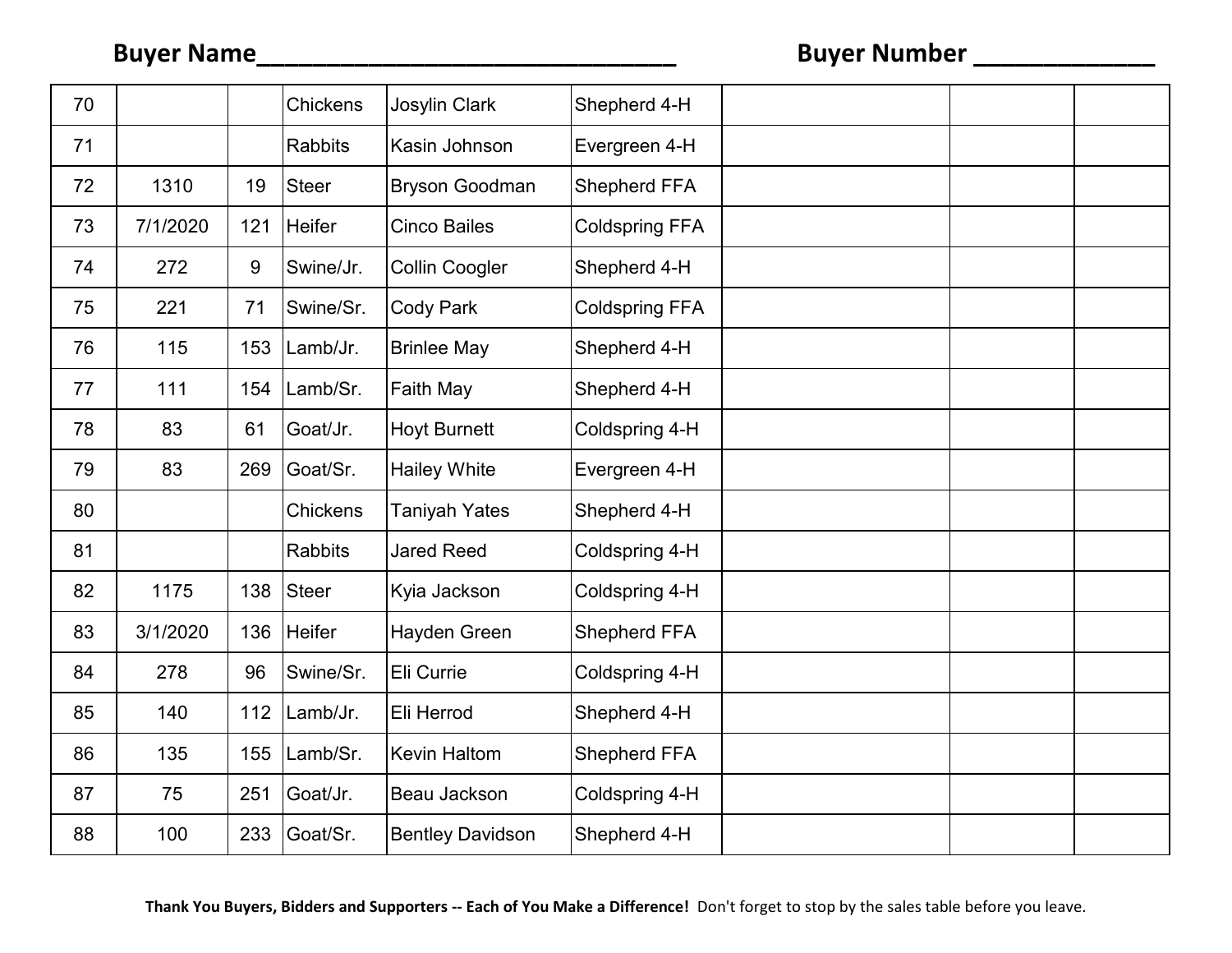| 89  |           |     | Chickens        | Mayci Whitten         | <b>Coldspring FFA</b> |  |  |
|-----|-----------|-----|-----------------|-----------------------|-----------------------|--|--|
| 90  |           |     | <b>Rabbits</b>  | <b>Sherry Dial</b>    | Coldspring 4-H        |  |  |
| 91  | 12/1/2019 | 104 | <b>Heifer</b>   | <b>Cutter Hues</b>    | Shepherd 4-H          |  |  |
| 92  | 263       | 53  | Swine/Sr.       | Kennedi Mitcheltree   | Coldspring 4-H        |  |  |
| 93  | 87        | 177 | Lamb/Jr.        | Jeremiah Cruz         | Shepherd 4-H          |  |  |
| 94  | 110       | 176 | Lamb/Sr.        | <b>Mercy Cruz</b>     | Shepherd 4-H          |  |  |
| 95  | 71        | 113 | Goat/Jr.        | <b>Carter Beverly</b> | Shepherd 4-H          |  |  |
| 96  | 67        | 258 | Goat/Sr.        | <b>Caitlin Loll</b>   | Evergreen 4-H         |  |  |
| 97  |           |     | <b>Chickens</b> | <b>Ethan Hamilton</b> | <b>Coldspring FFA</b> |  |  |
| 98  |           |     | <b>Rabbits</b>  | lan Clark             | Coldspring 4-H        |  |  |
| 99  | 1/9/2021  | 106 | Heifer          | Kaylee Kangas         | Shepherd 4-H          |  |  |
| 100 | 245       | 142 | Swine/Sr.       | Layton Edwards        | Coldspring 4-H        |  |  |
| 101 | 60        | 257 | Goat/Jr.        | <b>Emery Kelso</b>    | Evergreen 4-H         |  |  |
| 102 | 60        | 262 | Goat/Sr.        | <b>Hayley Baker</b>   | Coldspring 4-H        |  |  |
| 103 |           |     | Chickens        | <b>Brooklin Clark</b> | Shepherd 4-H          |  |  |
| 104 |           |     | <b>Rabbits</b>  | Jeanna Roberts        | Shepherd 4-H          |  |  |
| 105 | 7/10/2020 | 107 | <b>Heifer</b>   | <b>Cooper Moss</b>    | Coldspring 4-H        |  |  |
| 106 | 256       | 261 | Swine/Sr.       | James Clark           | Coldspring 4-H        |  |  |
| 107 |           |     | <b>Chickens</b> | <b>Caitlin Clark</b>  | Shepherd 4-H          |  |  |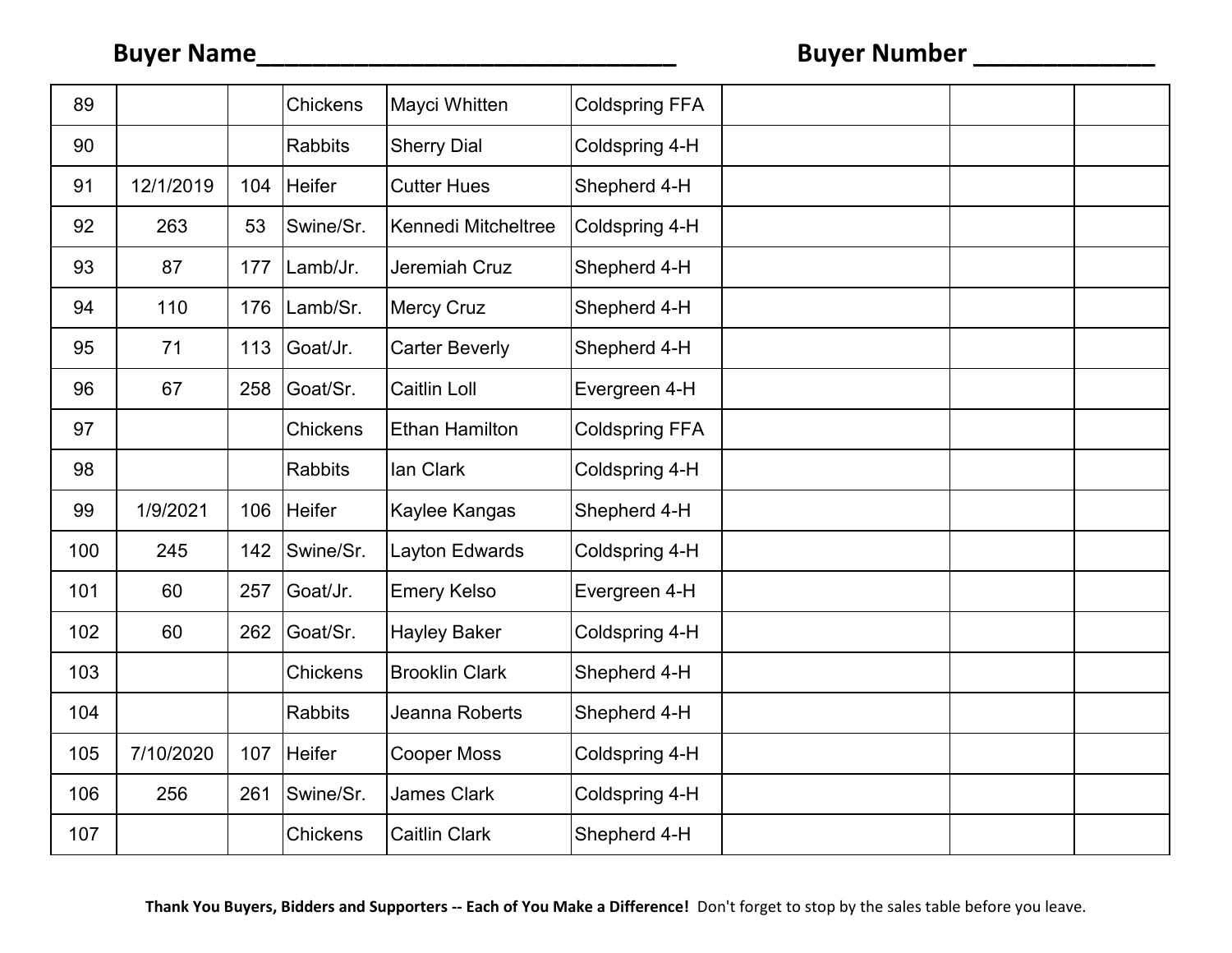| 108 |            |     | <b>Rabbits</b>  | Hayden Ferguson         | <b>Coldspring FFA</b> |  |  |
|-----|------------|-----|-----------------|-------------------------|-----------------------|--|--|
| 109 | 11/1/2020  | 109 | <b>Heifer</b>   | Lanee Swiech            | Shepherd 4-H          |  |  |
| 110 | 250        | 65  | Swine/Sr.       | <b>Avery Keel</b>       | Shepherd 4-H          |  |  |
| 111 |            |     | <b>Chickens</b> | <b>Tess Syracuse</b>    | Shepherd 4-H          |  |  |
| 112 |            |     | <b>Rabbits</b>  | Konner Syracuse         | Shepherd 4-H          |  |  |
| 113 | 11/20/2020 | 108 | <b>Heifer</b>   | <b>Rylei Brewer</b>     | Shepherd 4-H          |  |  |
| 114 | 270        | 201 | Swine/Sr.       | Hayden Richards         | Coldspring 4-H        |  |  |
| 115 |            |     | <b>Chickens</b> | <b>Destiny Sims</b>     | Evergreen 4-H         |  |  |
| 116 |            |     | <b>Rabbits</b>  | <b>Skyler Wick</b>      | Shepherd 4-H          |  |  |
| 117 | 11/19/2019 | 144 | <b>Heifer</b>   | Kristopher Baker        | Coldspring 4-H        |  |  |
| 118 | 220        | 268 | Swine/Sr.       | <b>Leah Chambers</b>    | Shepherd 4-H          |  |  |
| 119 |            |     | <b>Rabbits</b>  | Gaven Markovich         | Coldspring 4-H        |  |  |
| 120 | 5/1/2020   | 148 | <b>Heifer</b>   | <b>Braydon Mitchell</b> | Coldspring 4-H        |  |  |
| 121 | 235        | 255 | Swine/Sr.       | <b>Colton Peterson</b>  | Coldspring 4-H        |  |  |
| 122 |            |     | <b>Rabbits</b>  | <b>Ethan Manuel</b>     | <b>Coldspring FFA</b> |  |  |
| 123 | 11/2/2020  | 118 | <b>Heifer</b>   | <b>Abby Migl</b>        | Shepherd 4-H          |  |  |
| 124 | 250        | 16  | Swine/Sr.       | <b>Annie Harrell</b>    | Coldspring 4-H        |  |  |
| 125 |            |     | <b>Rabbits</b>  | Jossilyn Manuel         | Coldspring 4-H        |  |  |
| 126 | 3/1/2020   | 126 | <b>Heifer</b>   | Cason Watson            | Coldspring 4-H        |  |  |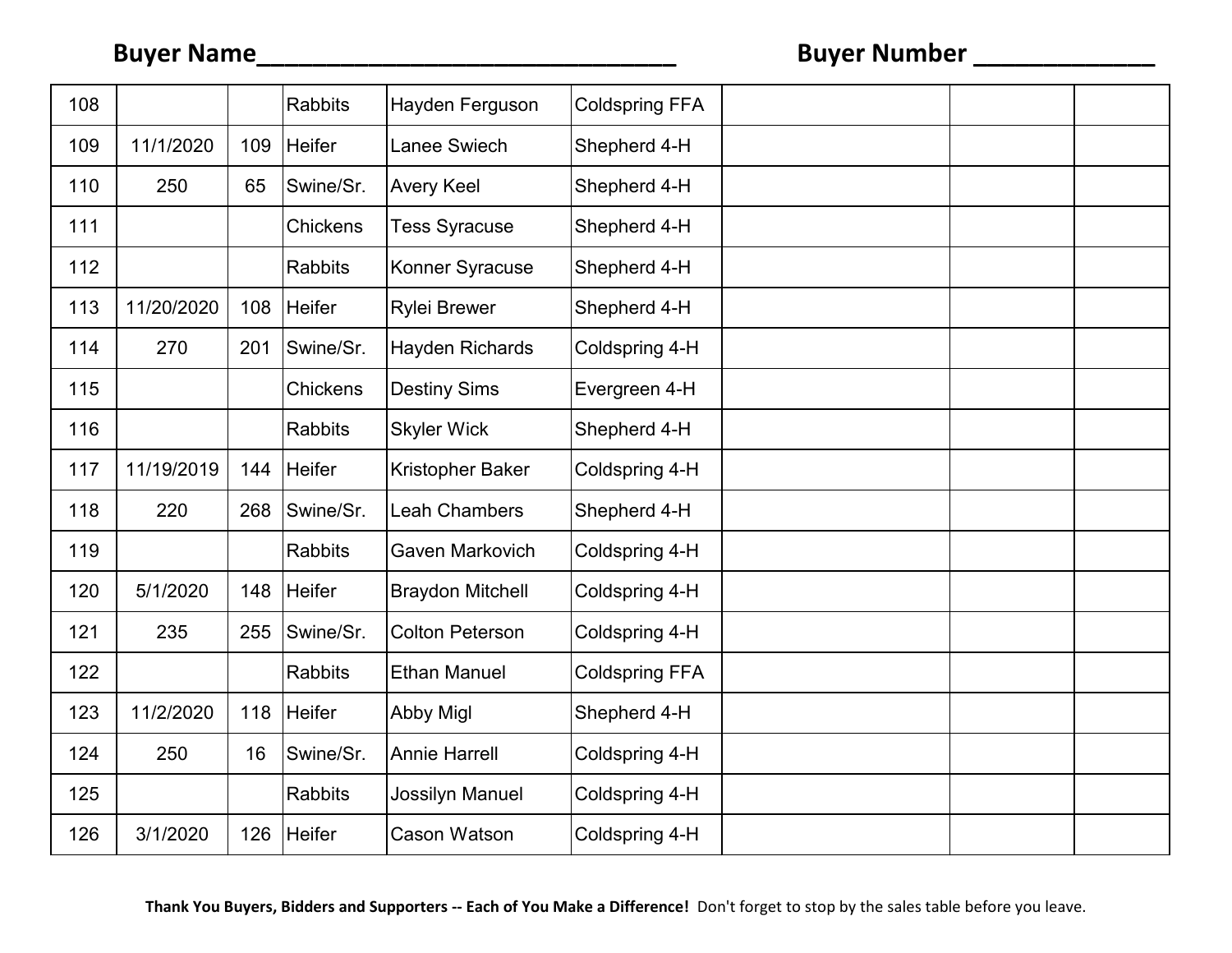| 127 | 240        | 14  | Swine/Sr.      | <b>Aulstin Baloy</b>   | <b>Shepherd FFA</b>   |  |  |
|-----|------------|-----|----------------|------------------------|-----------------------|--|--|
| 128 |            |     | <b>Rabbits</b> | <b>Kensley Shrader</b> | Shepherd 4-H          |  |  |
| 129 | 1/5/2021   | 105 | <b>Heifer</b>  | Kirstin Kangas         | Shepherd FFA          |  |  |
| 130 | 240        | 64  | Swine/Sr.      | <b>Kenley Keel</b>     | Shepherd 4-H          |  |  |
| 131 |            |     | <b>Rabbits</b> | <b>Kyler Syracuse</b>  | Shepherd 4-H          |  |  |
| 132 | 1/10/2020  | 137 | Heifer         | <b>Trace Green</b>     | Shepherd 4-H          |  |  |
| 133 | 270        | 33  | Swine/Sr.      | Zander Atkinson        | <b>Coldspring FFA</b> |  |  |
| 134 |            |     | <b>Rabbits</b> | <b>Celeste Lamont</b>  | Coldspring 4-H        |  |  |
| 135 | 12/29/2020 | 147 | <b>Heifer</b>  | Cadeyn Mitchell        | Coldspring 4-H        |  |  |
| 136 | 230        | 54  | Swine/Sr.      | Landyn Rice            | Shepherd 4-H          |  |  |
| 137 |            |     | <b>Rabbits</b> | Jaelynn Lee            | Coldspring 4-H        |  |  |
| 138 | 10/15/2020 | 124 | <b>Heifer</b>  | Jaydin Kelso           | <b>Coldspring FFA</b> |  |  |
| 139 | 230        | 8   | Swine/Sr.      | <b>Brailey Page</b>    | Shepherd 4-H          |  |  |
| 140 | 11/15/2020 | 101 | <b>Heifer</b>  | Dawson Arnold          | Shepherd 4-H          |  |  |
| 141 | 259        | 55  | Swine/Sr.      | <b>Kaedence Rice</b>   | Shepherd 4-H          |  |  |
| 142 | 12/1/2020  | 145 | <b>Heifer</b>  | <b>Dalton Mitchell</b> | Coldspring 4-H        |  |  |
| 143 | 240        | 267 | Swine/Sr.      | <b>Garrit Burton</b>   | Shepherd 4-H          |  |  |
| 144 | 5/25/2020  | 102 | <b>Heifer</b>  | <b>Dillon Arnold</b>   | Shepherd FFA          |  |  |
| 145 | 272        | 253 | Swine/Sr.      | <b>Avree Smith</b>     | <b>Coldspring FFA</b> |  |  |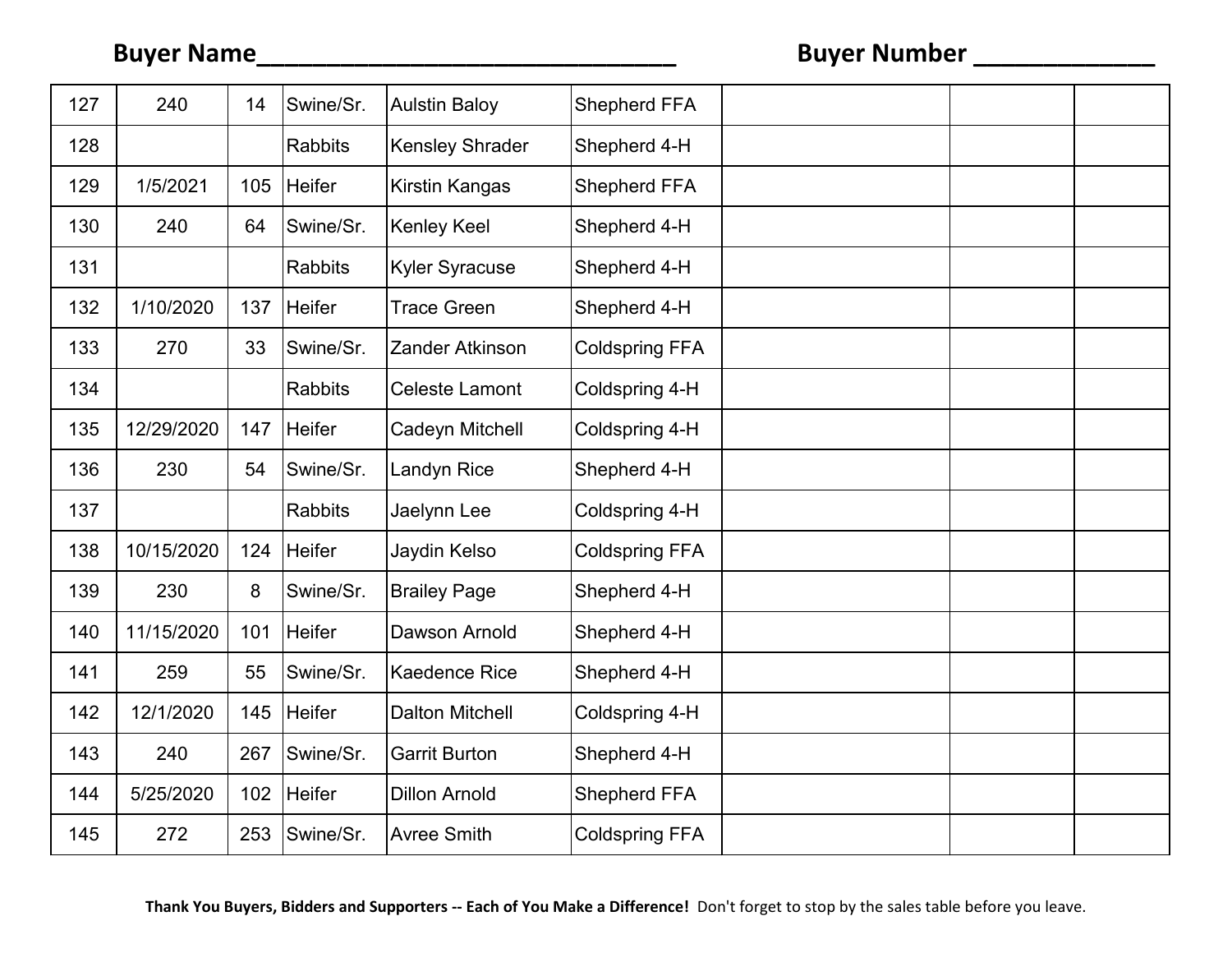#### **Thank You Auction Buyers, 100 Club Donors, Buckle Sponsors and Add-on Buyers for Investing in the Youth of San Jacinto County 2020 Youth Auction Sale Total \$456,950² It was another Great Year thanks to the generosity of so many!**

- 
- 
- 
- 

In Memory of Brittany Page In Memory of Katy Gibson In Memory of Robert Brown Agri-Tex Wood Shavings Cochran Funeral Home Corky Cochran, Jr. Brody Smith LNK Plastics Leah Beverly Bill & Lea Wyers WT Byler GBPC, Inc. Tre Page Riley Wilson Eric Harrell Plus Homes El Burrito Keith Carter Tony Freeze Adam Jenke Shirley Bennett Charles Landry Keith Stapleton Clinton Loll TJ Yates Judy Vann Sarah Page Lauren Harrison Robbie David Wilson Billy & Kim Cooper Kevin Payne Richard Vaughan Leah Beverly First National Bank Jay & Lynde Phillips Coldspring Farm & Ranch Eastex Telephone Franklin's General Store Judy Kelly Brade McBride Bridget & Eric Harrel

- -
	-

Cody & Starla Risner David & Sherry Taylor Jan & Landry Robison Johnny & Shannon Watson Constable Alvin Wyatt Coldspring Vet Clinic Clark's Country Liquor Rancher's Supply Harold & Patricia Smith Ronnie & Cindy Elliott Quality Custom Homes Randy and Debbie Rhodes Kinsey Drywall Landsdowne-Moody Jerry Cutaia Financial Planner Rockin G Ranch DK Industrial Services JBRI Construction Services, LLC Mike and Doris Moss First State Bank Perdue Brandon Law Firm Jamie & Sharon Anderson Archie and Sandra Nelson Encino Landscape/Tom Johnson Lakeside Building Supply Premier Autoplex- Livingston EJ and Susan Bailes Eastex Title Company, Inc. C-4 Pressure Washing East Texas Towing Bright Star Solutions Superior Genetics Show Pigs Wolf Creek Air Conditioning C2 Pipeline Services Lamb Propane Texas ICO Cody & Allison Calhoun Susan Allday Tommy & Debbie Hues Dan and Dot Gurka Camp Jason RV Resort

**2020 TOP 20 Supporters**

- 
- 
- 
- 

Stanfield Propane Fritz Faulkner County Judge Kelly and Ila Bishop DCR Ranch - The DeMoss Family Pace Stancil Funeral Home Sammy & Connie Herrod First Founders Insurance Agency Ellisor Bail Bonds The Bailes Boys: Cinco and Rigby Franklin's General Store Shane & Lesley Davenport Bill Fick Ford Texas Awnings Landers Cattle Company Lazy M Ranch Michael A. Wong, DDS Robert Cromwell Moore Furniture Savage Construction LLC Conroe Driving School Clarks Country Liquor Randy and Martha Baker Glen Reader Mustang Cat: Ulcak Tim & Fiona Znidarsic Doug and Kandi Manning Ricky & Susan Lamb Tommy Carter Jay and Lynde Phillips Fleming's Processing Harley and Vickie Lovings James and Shea Robertson Mac Haik Dodge Texas Grill & Cafe Wayne's Tire and Lube Andries Construction Jody and Brenda Cronin Randy Hillhouse Janice Chamblee Gulf Coast Steel Fairbanks and Associates

- 
- **6. Weiman Air 7. Richard Burroughs Attorney 8. Burton Construction 9. Metal Buildings of Texas 10. Gary Coogler**
- **11. Titan Safety 12. Eastex Telephone 13. Sheriff Greg Capers 14.TCS Flooring & Design 15. LNK Plastics**
	-

Jessie Jenkins Kristin & Robert Herrod Cates Metal Solutions Jason and Christina Shrader Jamie Durdin-The Hayes Team Louie & Ashley Peachee Robert & Elizabeth Anderson Quality Liquid Feed Jeff and Melody Hughes Daniel Clark Cleveland Family Dentistry The Brian Peterson Family Cody and Starla Risner Susan Lunson DDS Thomas Dean Jimmy Jordan Craig & Jennifer Manuel Sam Houston Const. Pct 3 Ricky & Stacey Ferguson Jeff Bradley Danny & Tina Mitchell Jackie Haltom CAM Construction Lloyd Nicholson Citizens State Bank Kevin & Tracy McAnally Jennifer Ann & Andy Scasta Ryan and Kari Rhodes James and Debra Johnny & Wanda Smith Richard Burroughs Cleveland Asphalt Brian and Kristi Peterson Southern MWS/ Mere C Ranch James & Debra Clark Robert & Amanda Trapp Standard Buildings Riceland Veterinary Clinic Big Thicket Veterinary Clinic Bradley Wellborn State Farm

- **1.** Clay Jones 2. Frontier Tractor & Equipment 3. Colony Ridge 4. Coldspring Vet Clinic 5. Moore's Commercial Properties
	-
	-
- **16. Kerry Hagan 17. Last Chance Feed & More 18. Peoples State Bank 19. Double Nickel Ranch 20. SJC Farm Bureau/Keith Sellers**